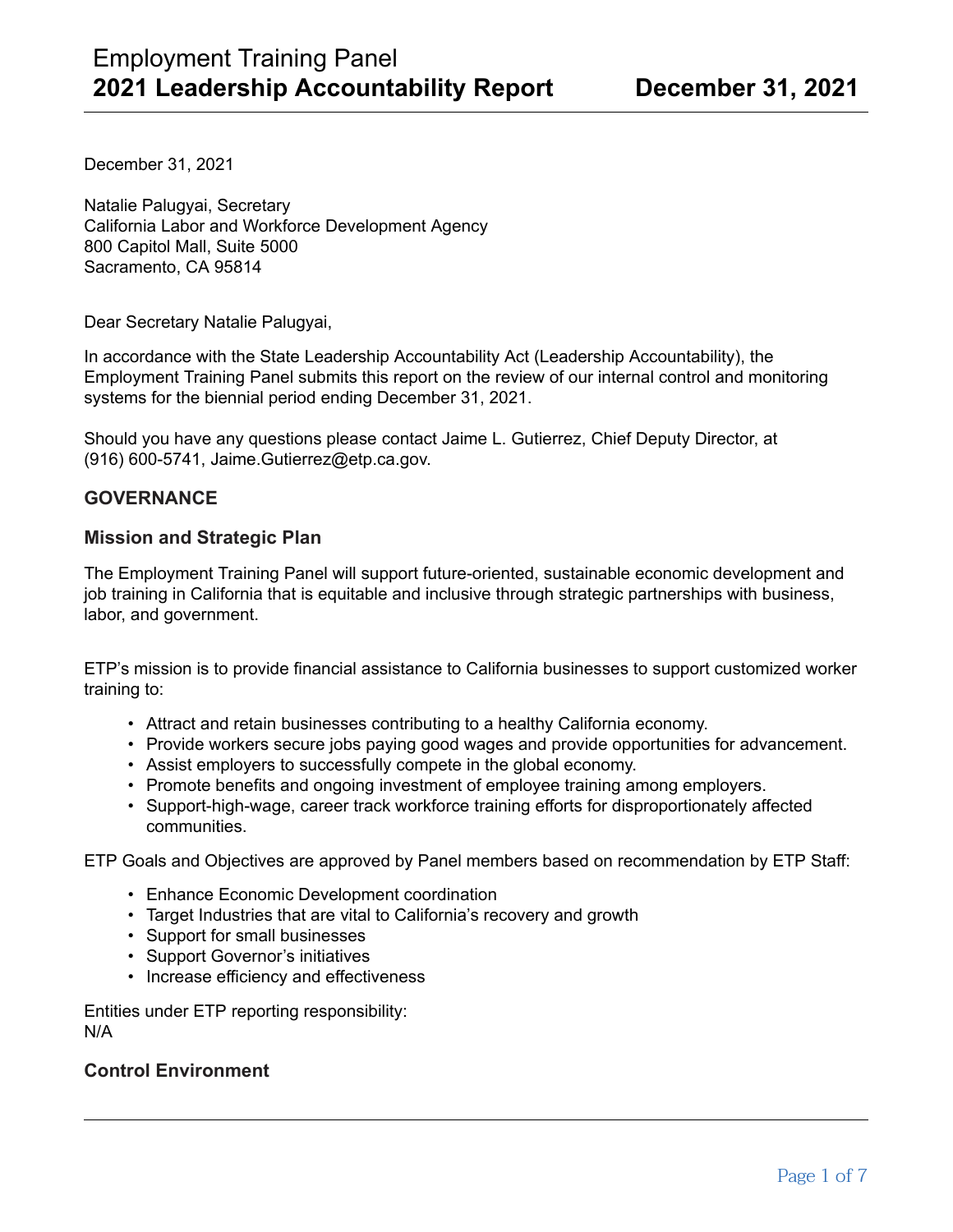The Employment Training Panel (ETP) works to provide funding to employers to assist in upgrading the skills of California workers through training that leads to good paying, long term jobs. ETP upholds a level of integrity while attaining ethical business practices. Management values staff opinions by attentively listening and valuing their contributions. Management is generous and compassionate while considering opposing viewpoints. No employee has any reason to fear biased treatment on their basis of gender, ethnicity, nationality or any other factor. Management sets the tone to maintain its organizational purpose by regularly communicating and discussing the department's objectives, and ensuring that there is consistent understanding across the organization. While teleworking, Management continues to provide open lines of communication that builds culture through a virtual environment. Management recognizes genuine efforts of staff which strengthens the overall commitment to the organizational goals.

ETP is governed by an eight-member panel appointed by the Governor and Legislature that sets policy for the operation of the program. The panel meets monthly to consider and act on policy issues and approval of training proposals. Staff is led by the Executive Director, which has the overall authority of administering the program. The Executive Director provides oversite to the division Chiefs while the Chiefs provide oversight and support to the Staff Service Managers, and the Staff Service Managers provide direct supervision over staff.

Monthly virtual meetings are open to the public for stakeholders to discuss policy, process and involvement. Recommendations to policy changes are heard in policy committee meetings, and recommendations are presented to the Panel for discussion. Internally, ETP conducts weekly and monthly meetings with all management and staff to ensure transparency across the department, especially through teleworking. Executive staff presents any policy changes or new information regarding the department. Front line managers discuss any action items or information from their units that may impact other units or the department. Front line managers conduct regular meetings with staff to provide updates from the managers meetings, and discuss any action items, duties or procedural changes. These meetings provide consistency and transparency throughout the department.

ETP preserves written and obtained documentation to maintain an orderly workplace. With high regard for confidentiality, the Employment Training Panel practices its cybersecurity awareness and has procedures in place to document and protect its data. Further evolving security measures, ETP's Information Technology unit established a Virtual Private Network (VPN) which allows staff to work remotely while retaining all of the security measures implemented on its internal network. Respective managers have a responsibility of safeguarding sensitive material, authorizing access on a need basis only. ETP securely stores documentation and properly destroys of it after its specified time to prevent the possibility of breaches.

Goals for staff are to not only have the essential skills and knowledge needed for their roles and responsibilities within the department, but to also represent the department in a positive and accurate light to provide the best service possible. ETP's goal is to recruit, train, mentor and retain staff. To ensure ETP accomplishes its goal, ETP recruits individuals who possess the work ethic and attitude that meets its core values. To train and retain staff, ETP provides adequate training to ensure staff responsibilities within the department. Other structured training is also allowed to upskill all employees. In-house and interdepartmental training is also available for staff to allow upward mobility within the department and to build its future leaders of the organization.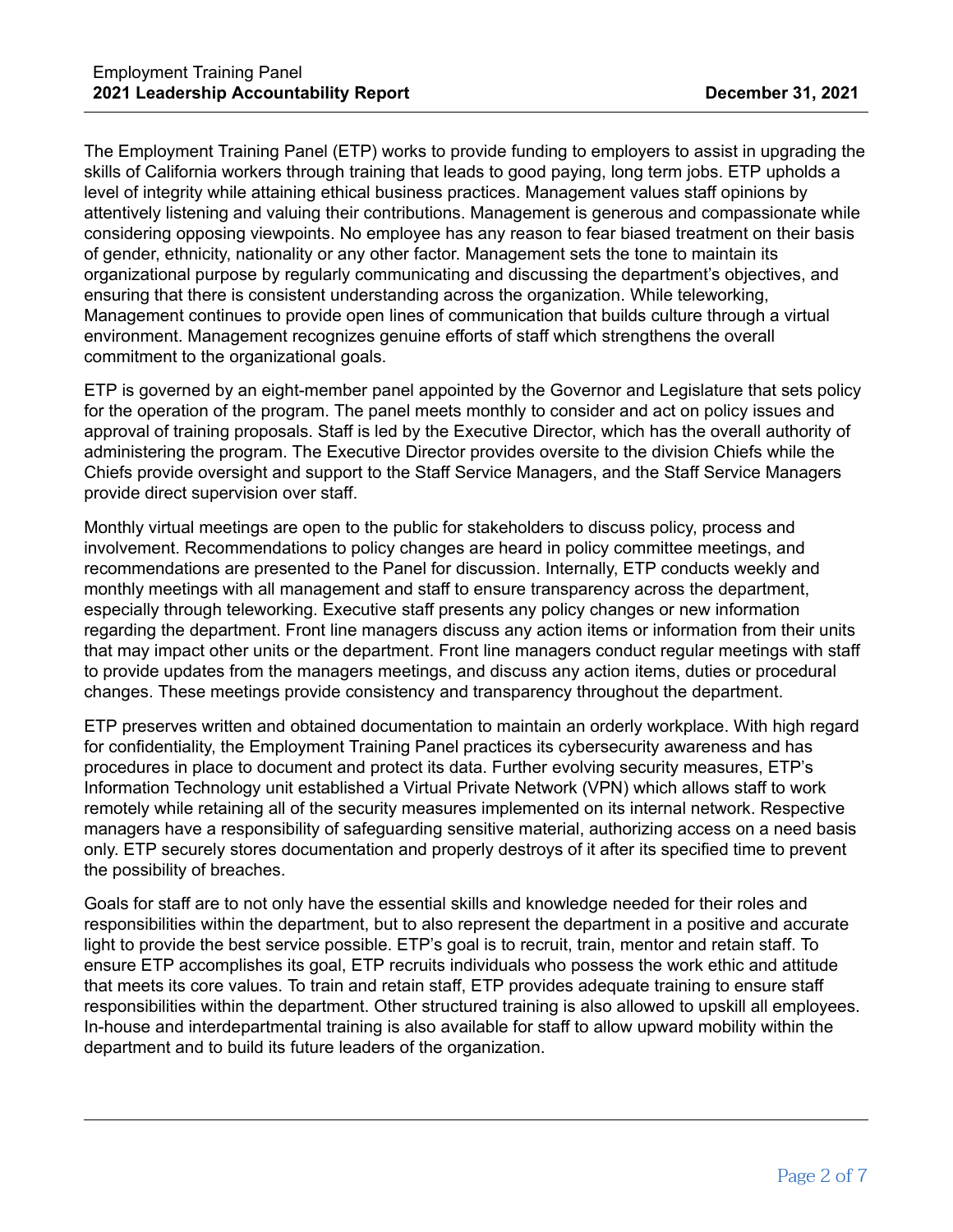As outlined in its strategic plan, ETP follows guidelines to ensure it maintains a high level of accountability to achieve these goals. ETP conducts internal evaluations and assessment of program and contracting processes to increase efficiencies. It also monitors pending legislation and conducts bill analysis in order to determine any impacts to ETP or its funding. In support of its mission to provide successful workforce training, ETP monitors its Employment Training Fund (ETF) to ensure financial assistance is available to California businesses. Management conducts regular meetings to ensure staff are completing projects on time. To address excessive pressures when workflow increases, management fosters interdepartmental collaboration for support, keeping pace with workflow.

# **Information and Communication**

The Employment Training Panel has implemented and documented the ongoing monitoring processes as outlined in the monitoring requirements of California Government Code sections 13400-13407. These processes include reviews, evaluations, and improvements to the Employment Training Panel systems of controls and monitoring.

Staff has the ability to communicate with the highest level of management with an open-door policy. However, it is recommended that staff should begin communication with their immediate manager, or with Human Resources, should individuals feel more comfortable discussing potential issues with them. There is a systematic chain of command to approach executive staff as needed. If an individual's immediate manager cannot provide a resolution, the immediate manager should consult with the next level manager until the results are adequately addressed. ETP is in compliance with all Equal Employment Opportunity (EEO) requirements.

ETP utilizes resources such as SharePoint to allow units and work groups the ability to store and share information in a controlled environment. This application enhances communication within its organization by providing a centralized location for program information. Management effectively distributes departmental clarification notices to inform staff of policy and program changes that affect business and program processes.

ETP effectively communicates with external stakeholders to gain inputs and recommendations suitable for their business needs. External stakeholders are offered many accessible resources such as direct access to ETP staff, through ETP's website, and by public forum at policy and panel meetings to provide transparency between stakeholders and ETP personnel.

In Fiscal Year 2019-20, The Employment Training Panel began teleworking due to the COVID-19 Pandemic. With mandated orders to restrict in-person meetings with internal staff and external stakeholders, the Employment Training Panel began utilizing Zoom for external communications to conduct virtual policy and panel meetings in place of the in-person meetings; and Microsoft Teams for internal communications. The ETP has been able remain in compliance with legislative requirements to conduct business as usual in utilizing these products.

ETP maintains a work environment in which employees' voices are treated with value and respect. Employees are informed of policies and procedures for handling workplace incidents. Staff report inefficiencies and/or inappropriate actions to their immediate management or to Human Resources. Departmental management handles all reports submitted and review under its policy, make a determination and advise the appropriate action.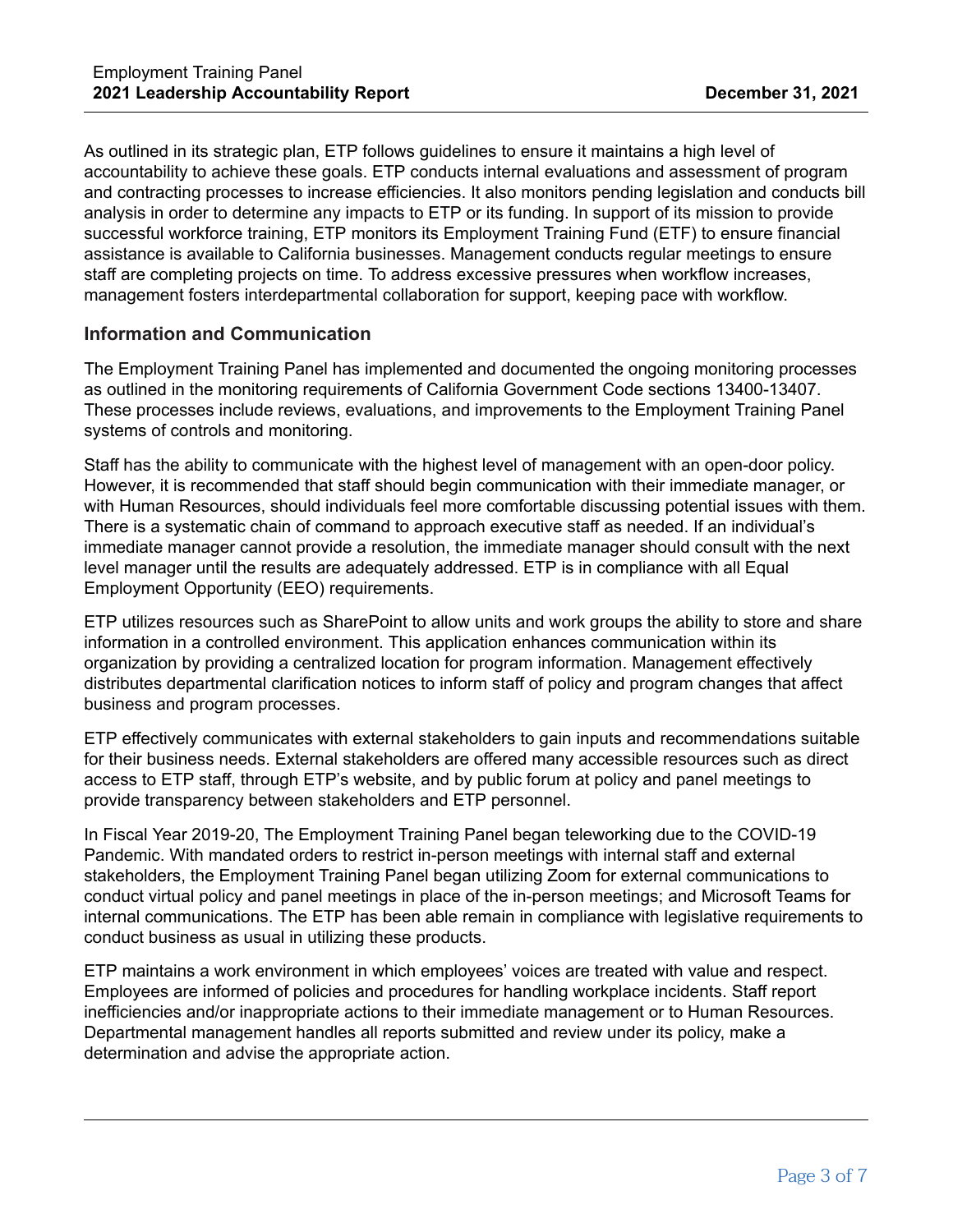## **MONITORING**

 verifying that the Employment Training Panel monitoring practices are implemented and functioning. Jaime L. Gutierrez, Chief Deputy Director. The information included here discusses the entity-wide, continuous process to ensure internal control systems are working as intended. The role of the executive monitoring sponsor includes facilitating and The responsibilities as the executive monitoring sponsor(s) have been given to:

As head of Employment Training Panel, the Executive Director, is responsible for the overall establishment and maintenance of the risk management and internal control systems.

Employment Training Panel Executive staff and the Technical Operations Branch, an organizational branch that embodies Senior Management Business/Program staff, Mid-level Management Business/ Program staff, and Senior Management IT staff, actively monitor the control activities for risks. The controls, as well as the criticality, likelihood of occurrence, and impact of each risk contribute to the frequency of monitoring activities.

Resources are strategically placed and monitored to ensure proper allocation that align with program goals. Monitoring of the program performances allows management to address needs that determine the best results to ensure the department is performing at the highest level of expectation. When expectations are not met, ETP reviews its procedures to determine where enhancements are needed.

The ETP project teams conduct frequent meetings to research required documentation, identify the various types of projects that will be funded, obtain and record required data in the annual report for the alternative funding sources, and monitor allocation of staff resources to ensure its projects are progressing. Its technical team was formed to develop a grant management system, designed to support the projects' requirements while providing internal and external technical assistance related to the system. During daily status meetings, these teams discuss components that may impact the overall projects, and devise a plan to alleviate any issues.

ETP's Executive staff, and Technical Operations Branch are engaged in addressing the business problems/opportunities identified in ETP's risk management processes. In each departmental unit under the Technical Operations Branch, managers are assigned the task of identifying risks and evaluating their impact. Once the risks have been identified and evaluated by departmental managers under the Technical Operations Branch, the risks are then elevated to Executive staff. ETP's Executive staff then determines the best method and course of action to mitigate the impact these identified risks impose on the department.

When an internal control vulnerability is identified, the executive monitoring sponsor evaluates and addresses the control's weakness within a timeframe adequate to mitigate the risk. During this time, the executive monitoring sponsor notifies ETP executive management of the progress of mitigation efforts. Notifications are provided as frequently as necessary and are provided until the deficiency is adequately addressed.

## **RISK ASSESSMENT PROCESS**

 The following personnel were involved in the Employment Training Panel risk assessment process: executive management, middle management, front line management, and staff.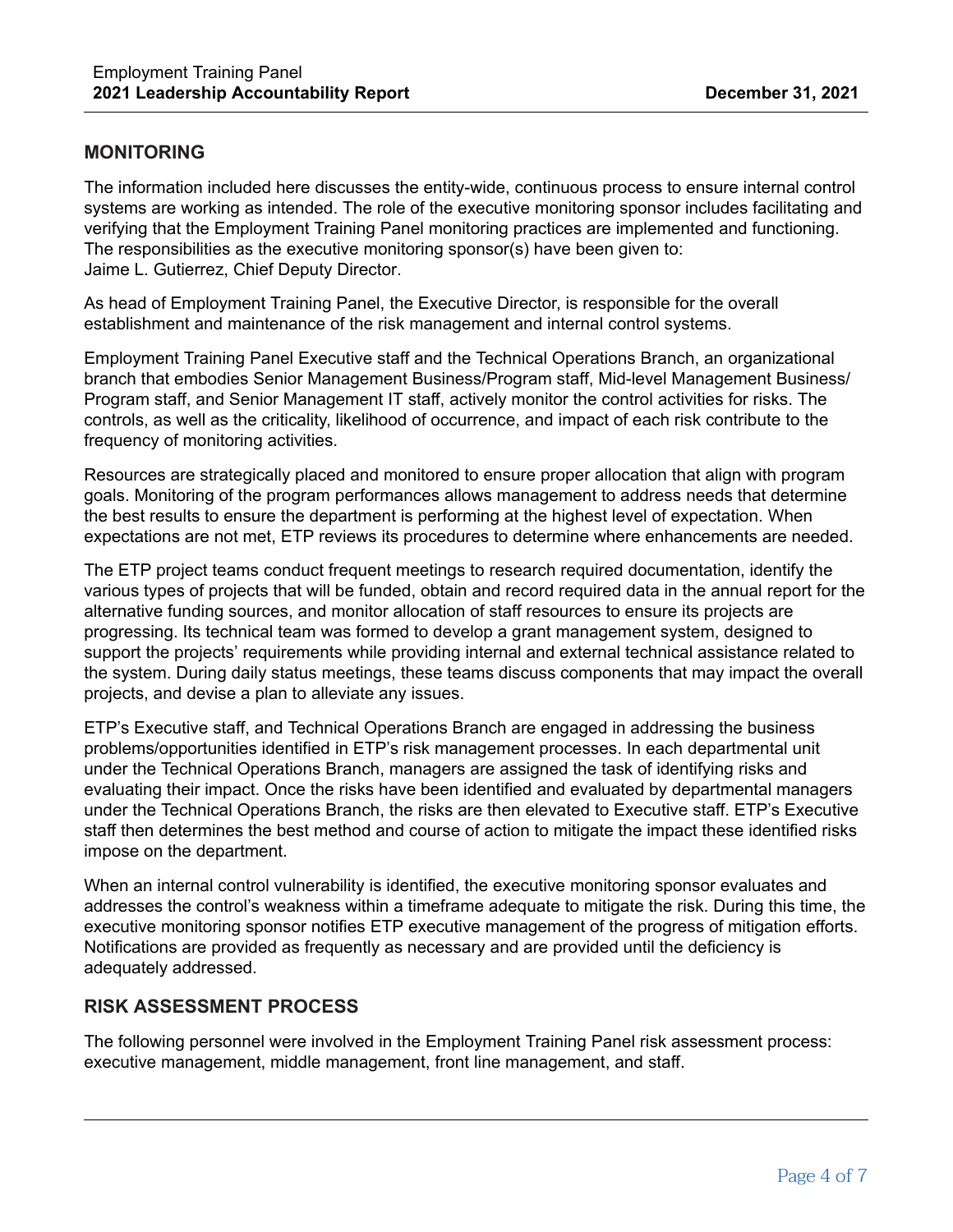The following methods were used to identify risks: brainstorming meetings, ongoing monitoring activities, other/prior risk assessments, and performance metrics.

The following criteria were used to rank risks: likelihood of occurrence, potential impact to mission/ goals/objectives, timing of potential event, and potential impact of remediation efforts.

## **RISKS AND CONTROLS**

#### **Risk: Staff Resource Constraints**

The Employment Training Panel is confronted with staffing resource constraints that will support its new alternative funding. ETP staff is susceptible to an increased workload as new business processes are being developed, while existing processes are being reviewed and aligned.

In FY 2021-22, ETP was appropriated \$86M to expand high-demand sectors that will bridge education and workforce gaps. While this funding did not accompany additional staffing positions, the ETP will utilize innovative strategies to manage new projects and partnerships through the California Community College Funds, Expansion Funds, Paid Family Leave Small Business Grants, and the Social Entrepreneurs for Economic Development Grants that will accelerate skill development, employment, and reemployment for California job seekers.

The ETP began its project planning by defining two core project teams - an Operations team and a Technical team which establish and maintain a timeline of events. These teams are made up of ETP staff who carry a pre-existing workload, and also responsible to support the overall system development and management of the new alternative funding sources.

Monitoring its new alternative funding streams, the ETP evaluates the need to assess and streamline any existing processes to determine the best approach for efficiently achieving its mission. Following its core program processes have enabled project leads to identify staff strengths, proposing upward mobility opportunities that further develop staff in new project management skills that will increase the overall development of its programs.

Operating with an increased workload, calls for a shift in resources among staff to address positional gaps in slow moving but important projects to ensure staff is not overworked and attrition does not occur. This strategy is a short term solution for ETP as the effects of shifting resources could degrade the organization's ability to meet deadlines reliably. Looking ahead, the ETP considers a Budget Change Proposal (BCP) to increase staff capacity as a long-term plausible solution for the organization.

#### **Control: Prioritization of Time**

To anticipate the foreseen increased workload, ETP has preemptively offered overtime to staff across the organization to decrease the existing workload from the core program. Reducing existing work allows ETP the availability to allocate resources to its alternative funding sources without leaving aging assignments.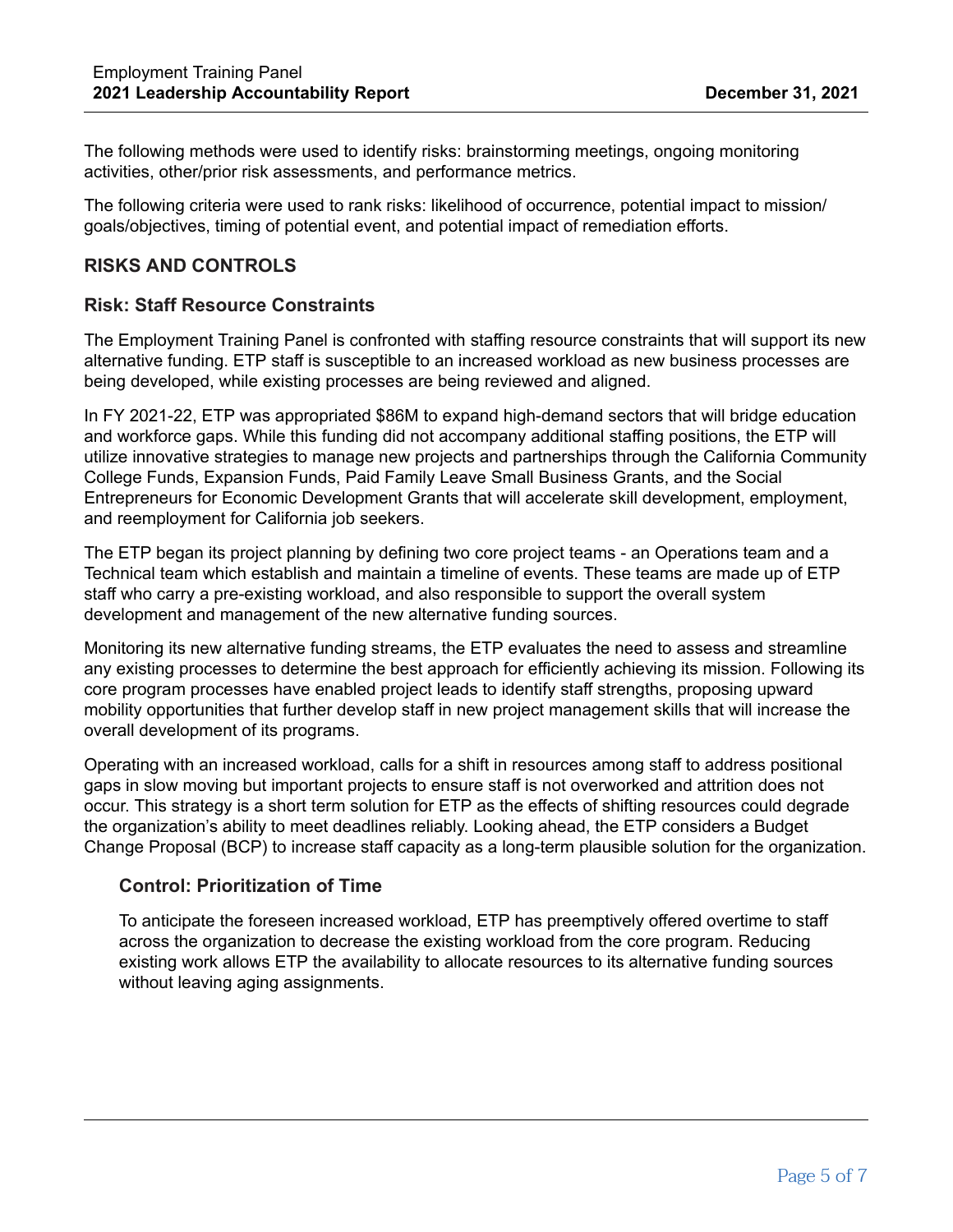## **Control: Leadership Participation**

ETP's Executive staff, Senior & Mid-level Management Business/Program staff, and Senior Management IT personnel are engaged in addressing the business problems/opportunity's identified in the implementation of the alternative funded projects and mitigate any issues as they arise.

## **Control: Technical Support**

ETP has an internal technical team that is responsible for the overall development of the Cal-E-Grants system that was built to support the alternative funding source requirements. With existing data analytical skills, these system administrators have retained system knowledge through Salesforce training and developed a team of subject matter experts to provide additional resources such as a help desk and online support staff.

## **Control: Training/Reallocation of Resources**

Identifying that additional resources are needed, the ETP has started to reallocate staff resources to address positional gaps. This reallocation not only supports other units' increased workloads, but cross-training provided by supporting units, increases staffs overall program knowledge to provide future assistance when needed.

## **Control: Tracking of time**

ETP was allotted administrative dollars to support the facilitation of the alternative funding sources. The ETP has established a time tracking process to allocate time spent for managing each of these projects. Individually tracking these hours separately ensures that it appropriately utilizes all if its administrative expenditures associated to each of the alternative funding sources.

## **Control: Filling of existing vacancies**

ETP is in the process of advertising and filling all of its existing vacancies. However, ETP is extending its advertisement timeline to obtain a wider classification pool. Filling these positional gaps will allow ETP the flexibility to distribute the increased workload, alleviating lower productivity associated to a limited staff.

# **Control: Budget Change Proposal (BCP)**

With increase in funding, ETP did not receive additional positions to support the increased workload. However, the ETP is confident that additional positions will provide the adequate amount of staffing capacity to streamline and efficiently manage alternative funding. The ETP considers a Budget Change Proposal (BCP) to increase staff capacity to address the ongoing increase in workload.